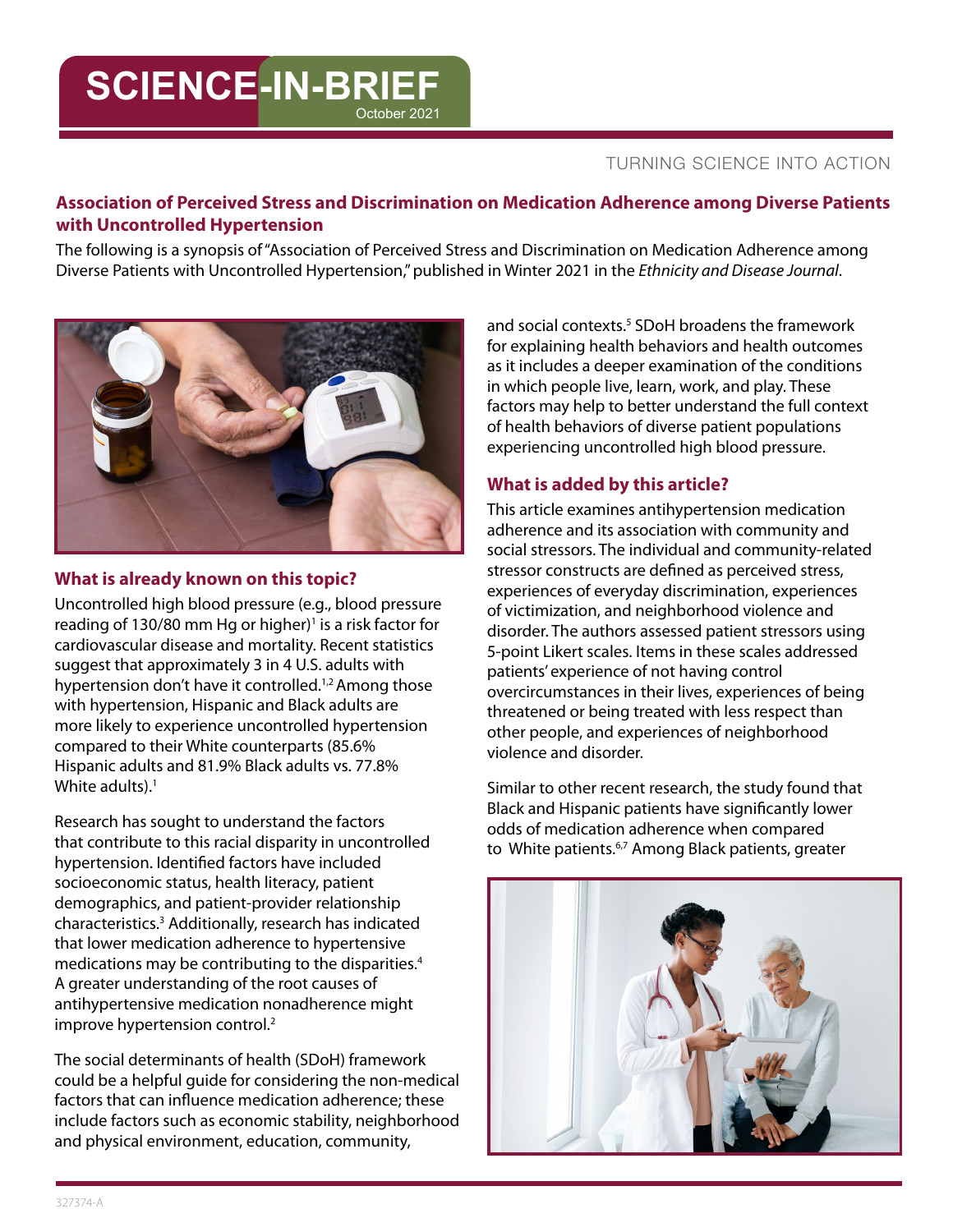

perceived stress and everyday discrimination were negatively associated with medication adherence. Among Hispanic patients, greater report of everyday discrimination was associated with lower odds of medication adherence. Among White patients, the negative relationship between perceived stress and medication adherence was reduced by emotional support. However, the negative relationship between perceived stress, everyday discrimination, and medication adherence remained even after adjusting for emotional support among Black and Hispanic patients. The findings from this study demonstrated a negative association between perceived stress and everyday discrimination and medication adherence, which varied by race and Hispanic ethnicity.

Previous research suggests that community stressors may have more of an indirect impact on medication adherence.<sup>8</sup> Since Black and Hispanic adults report living in more stressful neighborhoods, community-related stress is a relevant determinant of medication adherence.

Prior studies have demonstrated that aspects of the patient experience, including patient engagement and patient-provider communication in which the providers discuss the patients' social needs, were positively associated with medication adherence.6 For racial and ethnic minority patients, psychosocial components, including trust in physicians and respectful treatment by physicians, were noted to be of value during health care encounters. It is important to include the patient's lifestyle, coping

strategies, cultural beliefs, and treatment concerns during the patient's medical history review to achieve mutual respect between the provider and the patient in clinical encounters. Several studies identified that trust in one's physician is a mediator of the relationship between the patient and medication adherence among racial and ethnic minority groups.<sup>7</sup>

## **What are the implications of these findings?**

Results of the study further support taking action to address social stressors among Black and Hispanic patients with uncontrolled hypertension. Greater understanding of the diverse barriers to and factors associated with antihypertensive non-adherence may aid in identifying effective interventions and enhancing patient care.

Health care providers should consider social stressors when providing care to racial or ethnic minority patients, especially those who report non-adherence to medications. Consideration of these factors may lead to enhanced patient engagement in their treatment.

#### **Resources**

#### **Million Hearts Initiative:**

**[Improving Hypertension Medication Adherence |](https://millionhearts.hhs.gov/data-reports/factsheets/adherence.html#:~:text=High%20adherence%20to%20antihypertensive%20medication,from%2050%25%20to%2080%25.&text=As%20a%20health%20care%20professional,take%20their%20medications%20as%20prescribed.)  [Million Hearts® \(hhs.gov\)](https://millionhearts.hhs.gov/data-reports/factsheets/adherence.html#:~:text=High%20adherence%20to%20antihypertensive%20medication,from%2050%25%20to%2080%25.&text=As%20a%20health%20care%20professional,take%20their%20medications%20as%20prescribed.)**

**Hypertension Resources for Health Professionals: [Hypertension Resources for Health Professionals | cdc.gov](https://www.cdc.gov/bloodpressure/educational_materials.htm)**

**National Hypertension Control Roundtable: [National Hypertension Control Roundtable | cdc.gov](https://www.cdc.gov/dhdsp/programs/hypertension-roundtable.htm)**